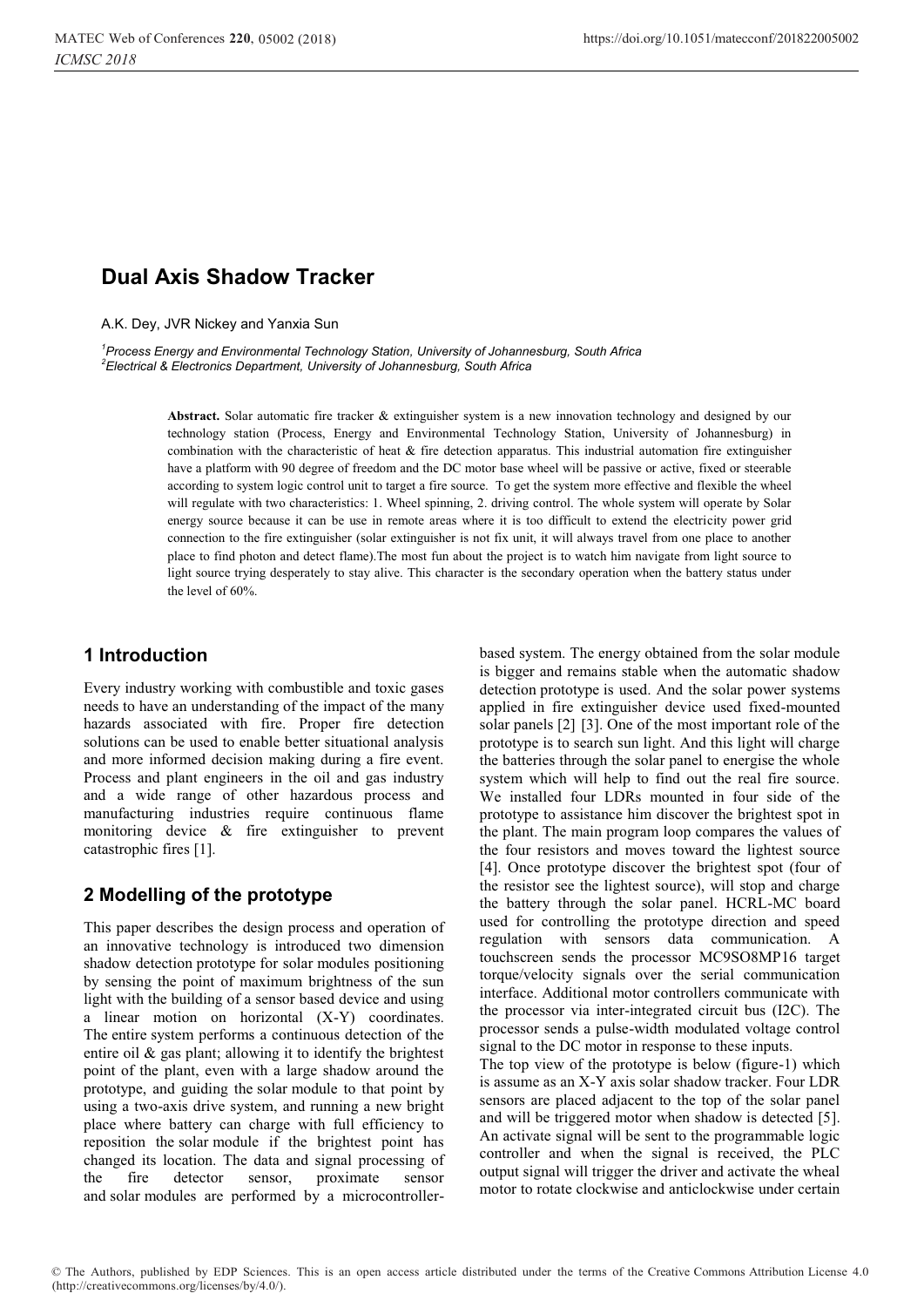circumstances (to move the fire extinguisher forward and backword).



**Figure 1.** Top view of the prototype

**Table 1.** Condition for movement (direction)

| <b>Direction</b><br>of motion      | <b>Active</b><br><b>Wheel</b><br>name               | Wheel<br><b>Rotation</b><br>direction | <b>Other wheel</b><br>condition        | <b>Condition</b><br>for LDR<br>sensor                       |
|------------------------------------|-----------------------------------------------------|---------------------------------------|----------------------------------------|-------------------------------------------------------------|
| <b>North</b><br>towards            | A & B<br>wheel<br>motor<br>on                       | Anti-<br>clockwise                    | $C$ & D wheel<br>motor steady<br>state | S4 sensor<br>under<br>shadow                                |
| <b>South</b><br>towards            | C & D<br>wheel<br>motor<br>on                       | clockwise                             | A & B wheel<br>motor steady<br>state   | S3 sensor<br>under<br>shadow                                |
| East<br>towards                    | B & D<br>wheel<br>motor<br>on                       | Clockwise                             | A & C wheel<br>motor steady<br>state   | $\overline{S1}$<br>sensor<br>under<br>shadow                |
| West<br>towards                    | A & C<br>wheel<br>motor<br>on                       | Anti-<br>clockwise                    | B & D wheel<br>motor steady<br>state   | S <sub>2</sub> sensor<br>under<br>shadow                    |
| <b>Steady</b><br>state<br>position | A,B,C<br>$\&$<br>D<br>wheel<br>motor<br>off<br>mode | No.<br>rotation<br>activity           | <b>Stop</b><br>condition               | S1, S2, S3<br>S <sub>4</sub><br>$\&$ .<br>under<br>sunlight |

The DC motor connect with gear shaft to turn wheal so that the LDR can move into the source of sunlight. On the other side fire detection sensor is connect to solenoid valve (SV) so detect fire and extinguish it by solenoid valve. Four proximate sensor (PS) monitoring systems used on the side of prototype to detect objects in the vicinity of the fire extinguisher and microcontroller give signal motor to move. Figure 2, shows the overall block diagram of the control system. The control process of the system is as follows: # at the initial stage of the process, microcontroller reads the status of LDR sensors. # after analysis the output value from four LDRs circuit, the W-S1 sensor and E-S2 sensor will be compared. If W-S1 is greater than E-S2 then move the wheel east side and vice versa. # for shadow or cloudy weather condition the shadow tracking system will not move because there no difference values between four LDR sensors. # the system checks the light via the LDR's, if its shadowiness

stay more than 30 minutes the system automatically switches off the PLC with economic mode.





Four omnidirectional wheels are used to drive the prototype. Each wheel provides traction in the direction normal to the motor axis and parallel to the floor. The forces add up and provide a translational motion for the fire extinguisher. Omnidirectional wheels have choose for the project, because its allow them to drive on a straight path from a given location on the floor to another without having to rotate first [6]. Moreover, translational movement along any desired path can be combined with a rotation, so that the device arrives to its destination at the correct angle. Figure 3, shows the foundation of fire extinguisher.



Figure 3. Foundation of prototype

#### **3 Work principle**

DC motor drive will follow the status of the LDR sensor. In X-Y axis sunlight shadow tracing system, there are 4 DC motors. Two motor is used to control X axis and another motor is used to control Y axis. Output voltage from the sensor will be high when LRD under shadow. The objective is to design and implement an automated, X-Y axis solar tracking mechanism using embedded system design in order to optimize the efficiency of overall solar energy output [7]. Two light dependent resistors (LDR) is used for each degree of freedom. LDRs are basically photocells that are sensitive to light. Software will be developed which would allow the microcontroller to detect and obtain its data from the two LDRs and then compare their resistance [8]. The four LDRs will be positioned in such a way, so that if one of the two comes under a shadow, the MCU will detect the difference in resistance and thus actuate the motor to move the solar panel at a position where the light upon both LDRs is equal. Two separate but identical circuits will be utilized for both axes and using Arduino to connect the LDR to system, we can check for the values coming from the LDR via the Arduino. To do this, connect the Arduino via USB to port and open up the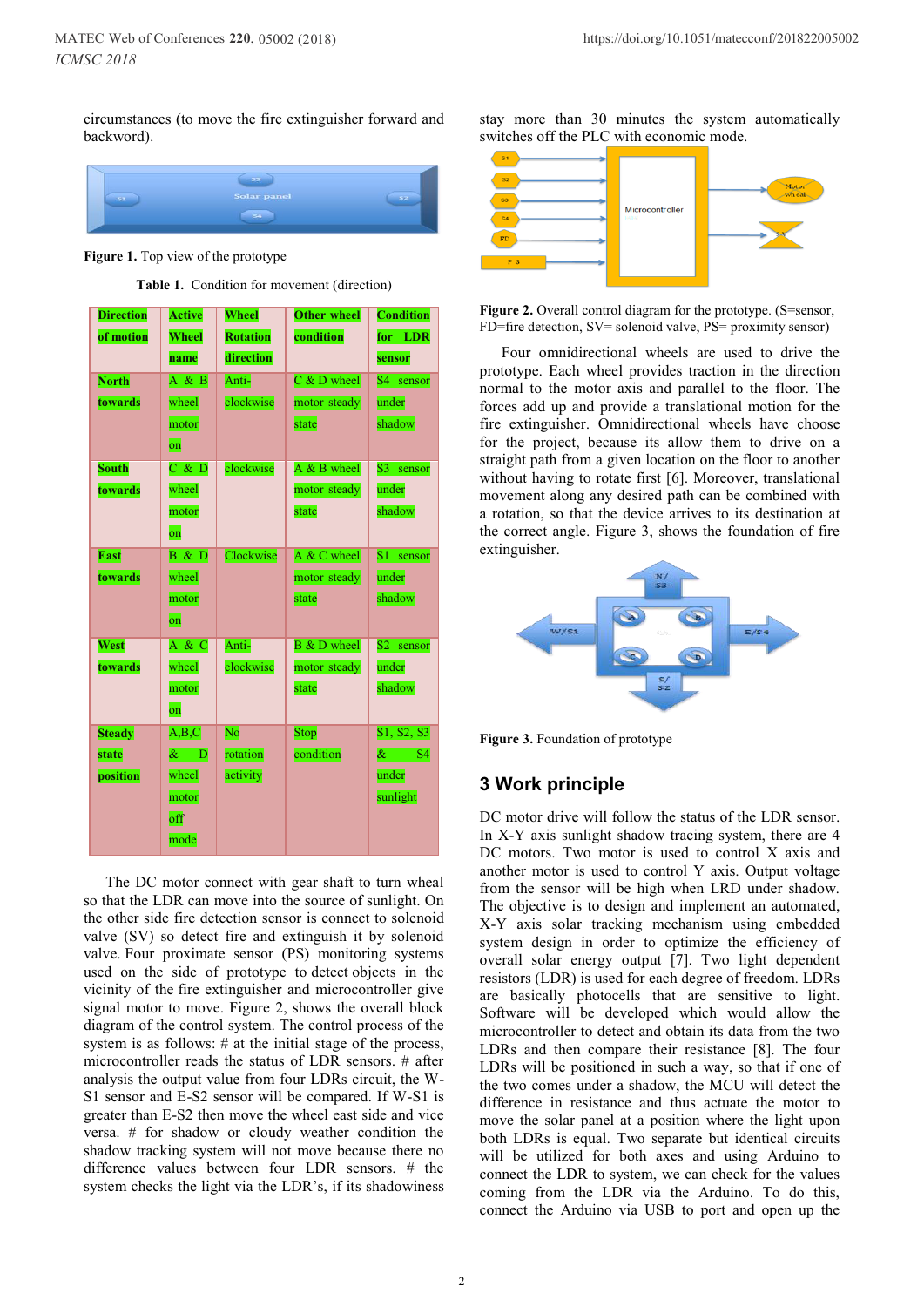Arduino IDE or software. Next, paste this code and upload it to Arduino: Int sensorPin =  $A0$ ; //LDR input connection

int sensorValue =  $0$ ; // received sensor value void setup(){

Serial.begin (..); //serial port for communication

}

void loop(){

sensorValue = AnalogRead with pin; //read the value from sensor

serial.printIn(sensor value); // prints the value from sensor to display

delay()

**}**



**Figure 4.** Comparator circuit with LDR

This paper is about moving the prototype along with the direction of sunlight; it uses a gear motor to control the position of the solar panel, which obtains its data from a microcontroller [9]. The objective is to design and implement an automated, XY axis solar shadow tracking mechanism using embedded system design in order to optimize the efficiency of overall solar energy output [9]. The flow diagram in Figure 5 represents the decision logic and software sequences used in open-loop control mode. In this mode, the Microcontroller uses the logic to verify day-night mode before monitoring the present position of the LDR and compare this to the output voltage calculated through the logic circuit. Positional correction to be required on any of the axes, the decision logic issues microcontroller commands for the DC motors on the relevant axes drives to move the solar collector system to the new position.



**Figure 5.** Flow diagram for microcontroller decision logic.

To develop the comprehensive system using five methodologies described below:

Principle 1: S1 under shadow, which is imply that output voltage Vs1> Vs2 or Vs3 or Vs4. we are using four op-amp comparator circuit for four LDR sensors. The individual circuit is basically an operational amplifier without feedback, that is, the op-amp is used in its open-loop configuration, and when the input voltage, Vs1 exceeds a pre-set reference voltage,  $V_{REF}$ (4.5V), the output changes state. Due to the very high openloop gain of the operational amplifier, using it with positive feedback or even with no feedback at all causes the output to saturate to its supply rail producing one of two distinct output voltages depending on the relative values of its two inputs.

In normal lighting conditions (no shadow), the one LDR receive the same amount of light, and the output of the operational amplifier has a low voltage level. When one of the LDR (on this case: R1) receives less light than the other, the voltage at the inverting input of operational amplifier, is lower than in the non-inverting input. When this happens, the voltage at the output of the operational amplifier goes high. The S1 has the low intensity of light imply on it thus producing a higher voltage output than the other sensors. In this project, the low intensity of light is fixed to 3.0 lux and the highest is at 13.0 lux. This condition is applicable for to principle 2, 3  $\&$  4 except for Principle 5 where the simulation is about to test the motor rotation if the intensity of light on each sensor is fixed to 3.0 lux. For principle 1, DC motors B & D rotates in clockwise direction and DC motors A & C stay with steady state condition, so B & D motors allow to move prototype north side onwards if LRD (S1) seat under shadow.

Principle2: Let us consider that S2 under shadow, which is imply that output voltage Vs2> Vs1 or Vs3 or Vs4.

For principle 2, DC motors A & C rotates in anticlockwise direction and DC motors B & D stay with steady state condition, so A  $&$  C motors allow to move prototype West side on words if LRD (S2) seat under shadow.

Principle2: consider S3 under shadow, which is imply that output voltage Vs3> Vs1 or Vs2 or Vs4.

For principle 3, DC motors C & D rotates in clockwise direction and DC motors A & B stay with steady state condition, so A & C motors allow to move prototype South side on words if LRD (S3) seat under shadow.

Principle4: consider S4 under shadow, which is imply that output voltage Vs4> Vs1 or Vs2 or Vs3.

For principle 4, DC motors A & B rotates in anticlockwise direction and DC motors C & D stay with steady state condition, so A & B motors allow to move prototype North side on words if LRD (S4) seat under shadow.

Principle5: Let us consider that S1, S2, S3 & S4 under shadow, which imply that output voltage from all LDR sensor are same (Vs1=Vs2=Vs3=Vs4). Therefore, the DC motors A, B, C & D stay at the same location instead of moving.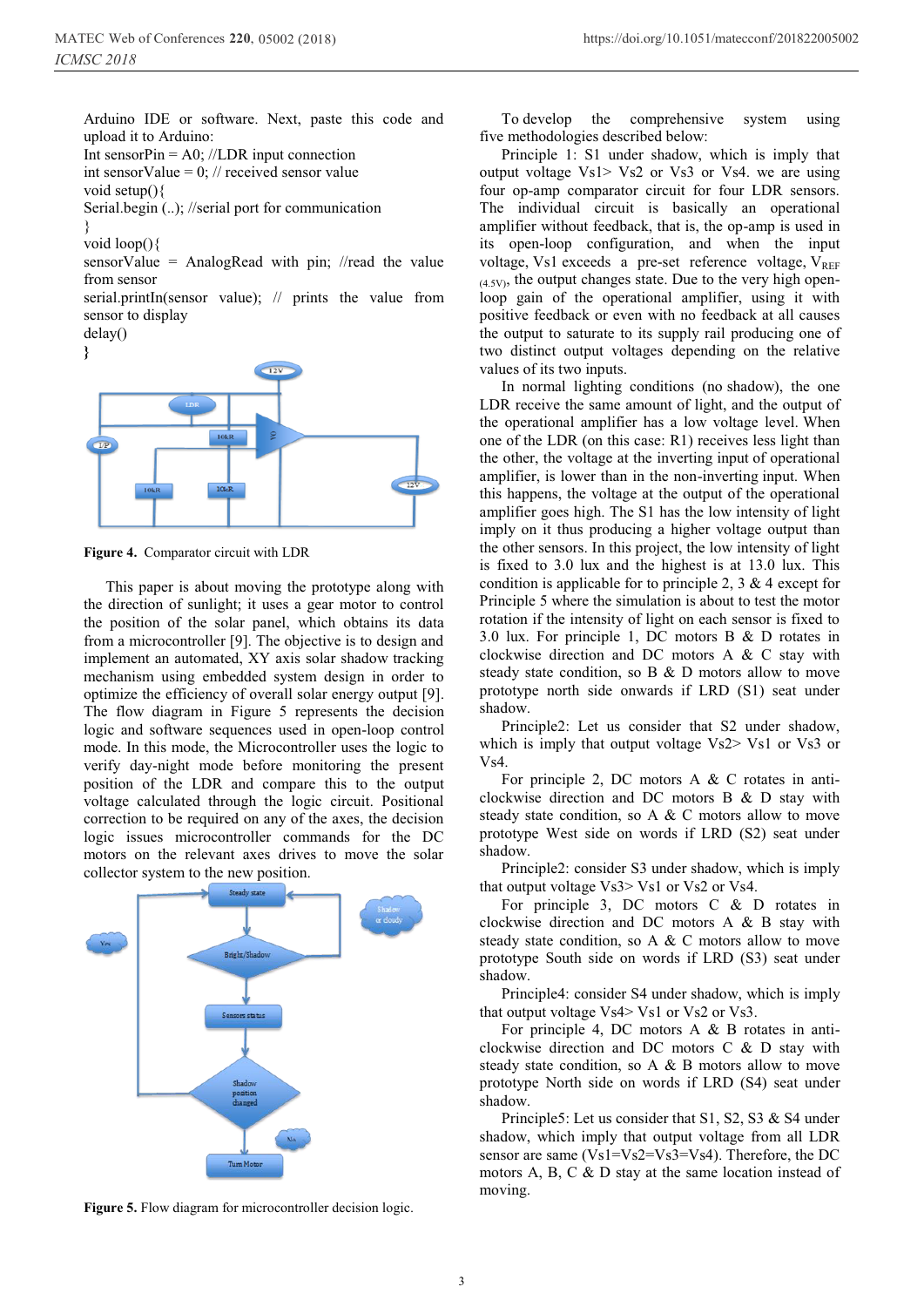This configure can be used to define motor rotation and specific direction of control system for the prototype:

Motor movement: east & west side drive

Motor movement: north & south side drive

Position lever use for up-down wheels position, according servo arm approaches set angle.

{ /\* fire extinguisher prototype\*/ DCmotor  $\overrightarrow{A}$  & B north = null; DCmotor B & D east = null: DCmotor C  $&$  D south = null; DCmotor A  $&$  C west = null; Lever arm  $up = null$ ; Lever arm down  $=$  null;

// run wheel in active mode eastwestpower = -LDRsensor S1 & S2; northsouthpower = -LDRsensor S3 & S4; ………

North A & B set direction; East B & D set direction:

South C & D set direction; West A & C set direction;

…… }

Different methods have been proposed to use the total force for prototype motion planning, the angle of the total force is used to design a PID controller to control θ, and set the linear velocity as a positive value v. A simple controller is obtained to get the desired velocities  $v_x$  and  $v_y$ 

$$
\mathbf{X} = \mathbf{v}\cos\theta
$$
  
\n
$$
\mathbf{Y} = \mathbf{v}\sin\theta
$$
  
\n
$$
\theta = \omega
$$
  
\n
$$
\begin{bmatrix} x \\ y \end{bmatrix} = G(\theta) \begin{bmatrix} v \\ w \end{bmatrix}
$$
  
\nWhere  $G(\theta) = \begin{bmatrix} \cos\theta & 0 \\ \sin\theta & 0 \end{bmatrix}$  and where  $v_x$  and  $v_y$  are the

desired velocity on x and y axis respectively. With the state  $q = (x; y; )$  and where  $(x; y)$  is the position in the plane of the midpoint of the axle connecting the rear wheels and θ denotes the direction angle measured anticlockwise from the x-axis. The velocity control of the two front wheels determines the translation velocity of the robot v and the angular velocity ω. If  $\| (x, y) \|$ <0.05 then

V=0 and 
$$
\omega = -\frac{\pi}{4} \times \theta
$$
,  
\nOr  
\nV=0.1 and  $\omega = -\frac{\pi}{4} \times [\theta - \theta(x,y)]$ ,  
\n
$$
\theta(x,y) = \begin{cases}\n0 \\
(-\frac{\pi}{2})\operatorname{sign}(y) \\
\tan^{-1}(\frac{y}{x})\n\end{cases}
$$

This stabilizing opinion will prove, for any initial condition  $q_0$ , a decent estimate for the open-loop control.

The angular velocity, is able to solve energy saving solutions and produce smooth repulsive force in complex environment to avoid oscillations. As with torque, maximum joint angular velocity of each wheel occurs when the axis of the wheel is perpendicular to the direction of the total velocity of the base. Velocity of each of the four wheels can be expressed as:

$$
v_i = v_c + \theta^* \mathbf{k}^* w_i
$$

Where  $v_i$  the speed vector of each wheels is,  $v_c$  is the linear speed vector and  $\theta$  is the angular rate of the device's frame in  $x \& y$ .  $w_i$  is the distance vector of each wheel from the centre of the frame, and k is a unit vertical vector. It is to find the optimal control  $U = [v, \omega]$ for system and to minimize the following energy efficiency function:

$$
P = \int_{t_0}^{t_n} E(U(t), q(t), t) dt
$$

Where  $t_0$  is the initial time and  $t_n$  final time to the destination respectively,  $U = [v, \omega]$  and  $q = [x, y, \theta]$ . E is a function of U and q which defines the energy using function to be minimized. E can be chosen in advance, and only needs to optimize x and y to obtain the optimal values of θ, υ and ω. At the same time we can correct the motor control values without control losing time. The design step following the movement direction is the synthesis of a feedback controller with the objective to keep solutions of the closed loop system as close as possible to the movement and to diminish effects of disturbances on the system behaviour, uncertainties in modelling, errors in parameter assessments. We reach a high efficiency through a continuous-time implementation which allows the use of adaptive timestep integrators.

# **4 Conclusion**

The prototype was design to create curiosity and interest internally and externally for the product concept of our technology station at university of Johannesburg, South Africa. After completing the solar shadow tracker product development it is important to understand what more is left in the development process before the product can be industrialized. The X-Y axis movement solar shadow tracking are highly efficient in terms of the electrical energy output when compared to similar system. The main contributions of this work are the development of a two axis solar shadow tracker prototype that uses four sensors to predict the sun apparent position. In this system further research is needed to make the system more precise and complete.

## **Reference**

1. M. David, "The solar energy tracker," PhD dissertation, University of Canterbury, New Zealand, 2008.